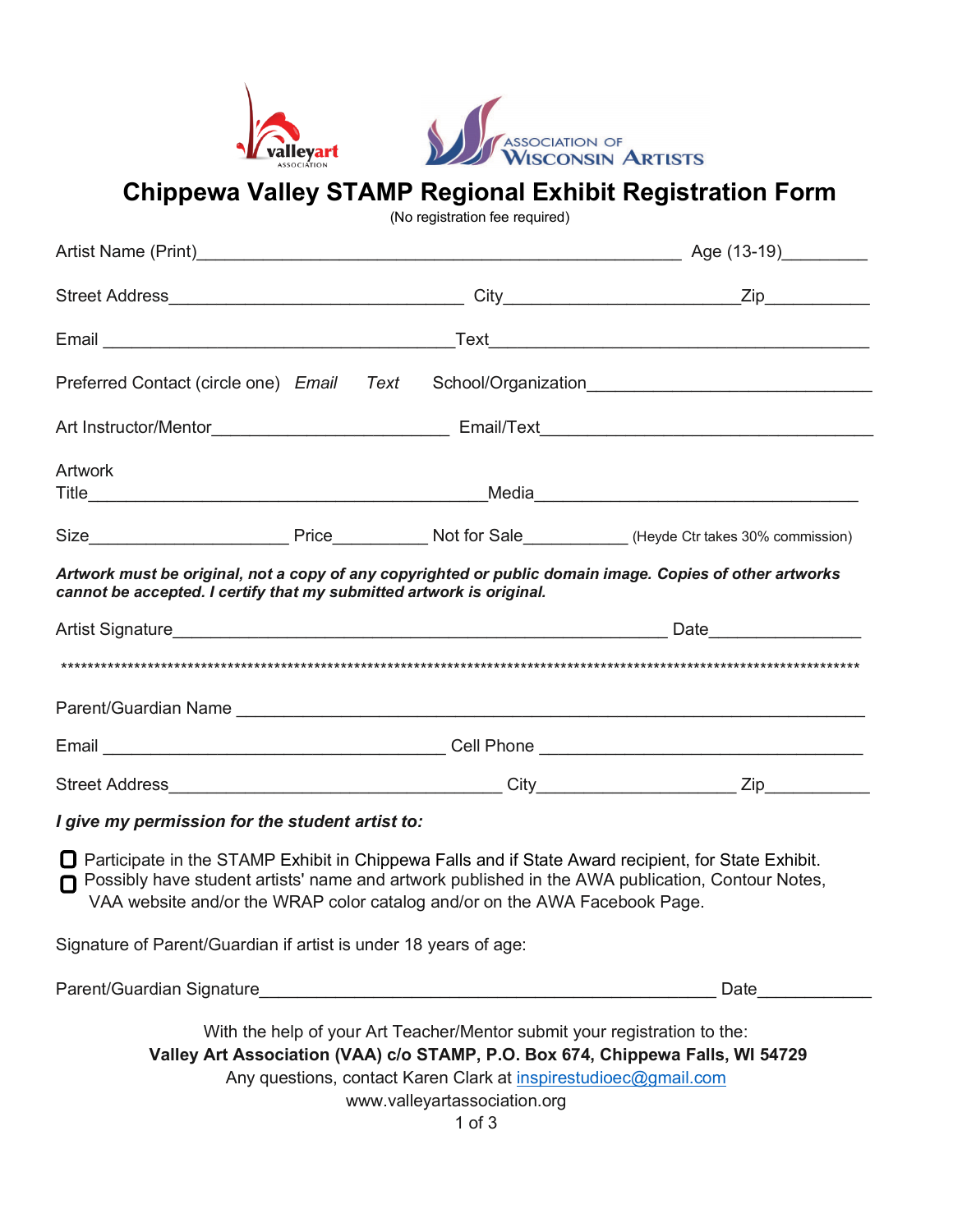## **STAMP student artist guidelines for Chippewa Valley**

The Association of Wisconsin Artists (AWA) STAMP program's mission is to provide a platform for the young artists throughout Wisconsin to exhibit their work. STAMP accepts both 2D and 3D art, photography and digital art. The following are the guidelines to participate in the program.

- 1. Artist must be between the ages of 13 and 19, a high school student and a resident of Wisconsin.
- 2. Artist will participate in a regional STAMP exhibit either through a teacher or by being mentored by an artist, parent or an art organization. The Valley Art Association has artist that would help mentor if someone wishes assistance.
- 3. There is no fee or dues required for the student artist to enter this exhibit and you do not have to be a member of an art organization.
- 4. Artwork must be original, not a copy of any copyrighted or public domain image. The artist is responsible for insuring this is the case.
- 5. 2-D Artwork must be framed or be a "finished" canvas, and have a wire to allow for hanging. No saw tooth hangers will be allowed. 3-D art will be placed on pedestals.
- 6. The artist is responsible to adhere an "Artwork Identification Label" on the back or base of artwork pieces. See page 3
- 7. This exhibit will be a judged exhibit by a professional artist.
- 8. The Chippewa Valley STAMP Coordinator is Karen Clark, who can answer questions and assist you in entering the exhibit - inspirestudioec@gmail.com
- 9. You may visit the Association of Wisconsin Artists for more information https://wiscartists.wildapricot.org
- 10. AWA, Regional STAMP Coordinators and the Heyde Center for the Arts ARE NOT RESPONSIBLE FOR DAMAGES OR LOSS OF YOUR WORK.
- 11. Regional STATE AWARD RECIPIENTS will follow the guidelines found at https://wiscartists.wildapricot.org under the STAMP tab.